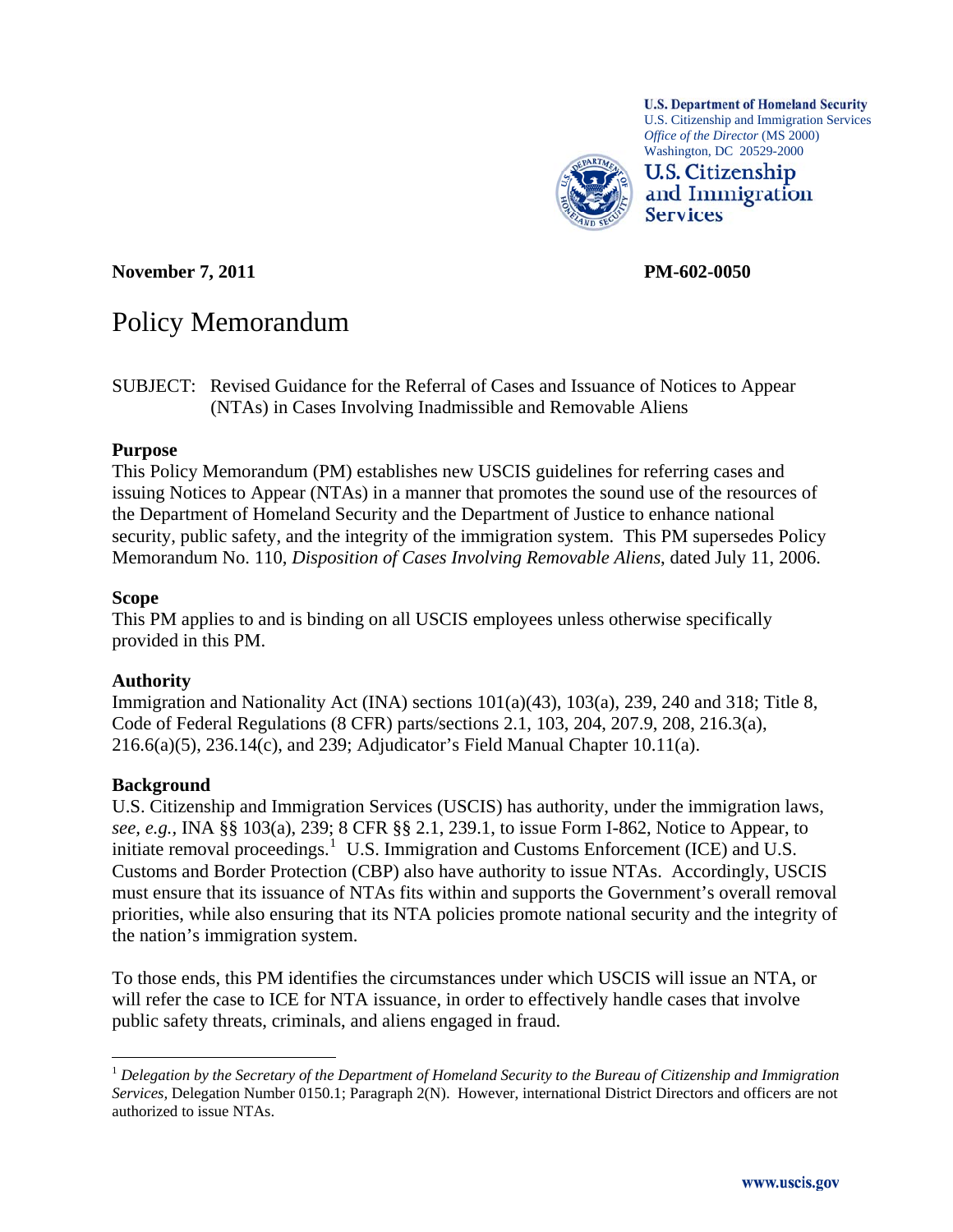# **Policy**

 $\overline{a}$ 

I. National Security Cases

This PM does not affect the handling of cases involving national security concerns.<sup>[2](#page-1-0)</sup> Guidance from the Fraud Detection and National Security Directorate (FDNS)<sup>[3](#page-1-1)</sup> will continue to govern the definition of these cases and the procedures for resolution and NTA issuance.

II. NTA Issuance Required by Statute or Regulation

USCIS will issue an NTA in the following circumstances: $4$ 

- A. Termination of Conditional Permanent Resident Status and Denials of Form I-751, Petition to Remove the Conditions of Residence  $(8 \text{ CFR } 216.3, 216.4, 216.5)^5$  $(8 \text{ CFR } 216.3, 216.4, 216.5)^5$  $(8 \text{ CFR } 216.3, 216.4, 216.5)^5$
- B. Denials of Form I-829, Petition by Entrepreneur to Remove Conditions (8 CFR 216.6)
- C. Termination of refugee status by the District Director (8 CFR 207.9)
- D. Denials of NACARA 202 and HRIFA adjustments
	- 1. NACARA 202 adjustment denials (8 CFR 245.13(m));
	- 2. HRIFA adjustment denials  $(8 \text{ CFR } 245.15 \text{ (r)}(2)(i))$ .
- E. Asylum<sup>[6](#page-1-4)</sup>, NACARA 203, and Credible Fear cases: $\frac{7}{1}$  $\frac{7}{1}$  $\frac{7}{1}$ 
	- 1. Asylum referrals (8 CFR 208.14(c)(1));
	- 2. Termination of asylum or termination of withholding of removal or deportation  $(8 \text{ CFR } 208.24(e))$  $(8 \text{ CFR } 208.24(e))$  $(8 \text{ CFR } 208.24(e))$ ;<sup>8</sup>
	- 3. Positive credible fear findings (8 CFR 208.30(f));
	- 4. NACARA 203 cases where suspension of deportation or cancellation of removal is not granted, and the applicant does not have asylum status, or lawful immigrant or non-immigrant status (8 CFR 240.70(d)).

This PM does not apply to, or change, NTA or notification procedures for Temporary Protected Status cases.<sup>[9](#page-1-7)</sup> Further, Form I-360, Petition for Amerasian, Widow(er), or Special Immigrant, processed under the Violence Against Women Act (VAWA), should continue to

<span id="page-1-0"></span><sup>&</sup>lt;sup>2</sup> National Security Cases include cases involving Terrorist Related Grounds of Inadmissibility (TRIG) pursuant to sections  $212(a)(3)(B)$  and  $212(a)(3)(F)$  of the INA.

<sup>&</sup>lt;sup>3</sup> See, e.g., *Policy for Vetting and Adjudicating Cases with National Security Concerns* (April 11, 2008).  $^{4}$  H any Equal CF in  $^{4}$  H any Equal CF in  $^{4}$ 

<span id="page-1-2"></span><span id="page-1-1"></span><sup>&</sup>lt;sup>4</sup> If any Form I-751 or I-829 cases are also Egregious Public Safety cases, they will be referred to ICE in accordance with Section IV.A.1 of this PM.

<span id="page-1-3"></span><sup>5</sup> See the October 9, 2009 internal memo, *Adjudication of Form I-751, Petition to Remove Conditions on Residence Where the CPR Has a Final Order of Removal, Is in Removal Proceedings, or Has Filed an Unexcused Untimely Petition or Multiple Petitions*. See also the April 3, 2009 memo, *I-751 Filed Prior to Termination of Marriage.* <sup>6</sup> USCIS may issue an NTA when an asylum applicant withdraws his or her asylum application.

<span id="page-1-5"></span><span id="page-1-4"></span> $<sup>7</sup>$  This memo does not apply to the Asylum Division's issuance of Form I-863, Notice of Referral to Immigration</sup> Judge, to certain stowaways, crewmembers, and VWP individuals who are requesting asylum or withholding of removal; reasonable fear screenings and negative credible fear screenings.

<span id="page-1-6"></span><sup>&</sup>lt;sup>8</sup> See also section 208(c)(3) of the INA describing removal when asylum is terminated.

<span id="page-1-7"></span><sup>&</sup>lt;sup>9</sup> See the September 12, 2003 internal memo, *Service Center Issuance of Notice to Appear (Form I-862)*.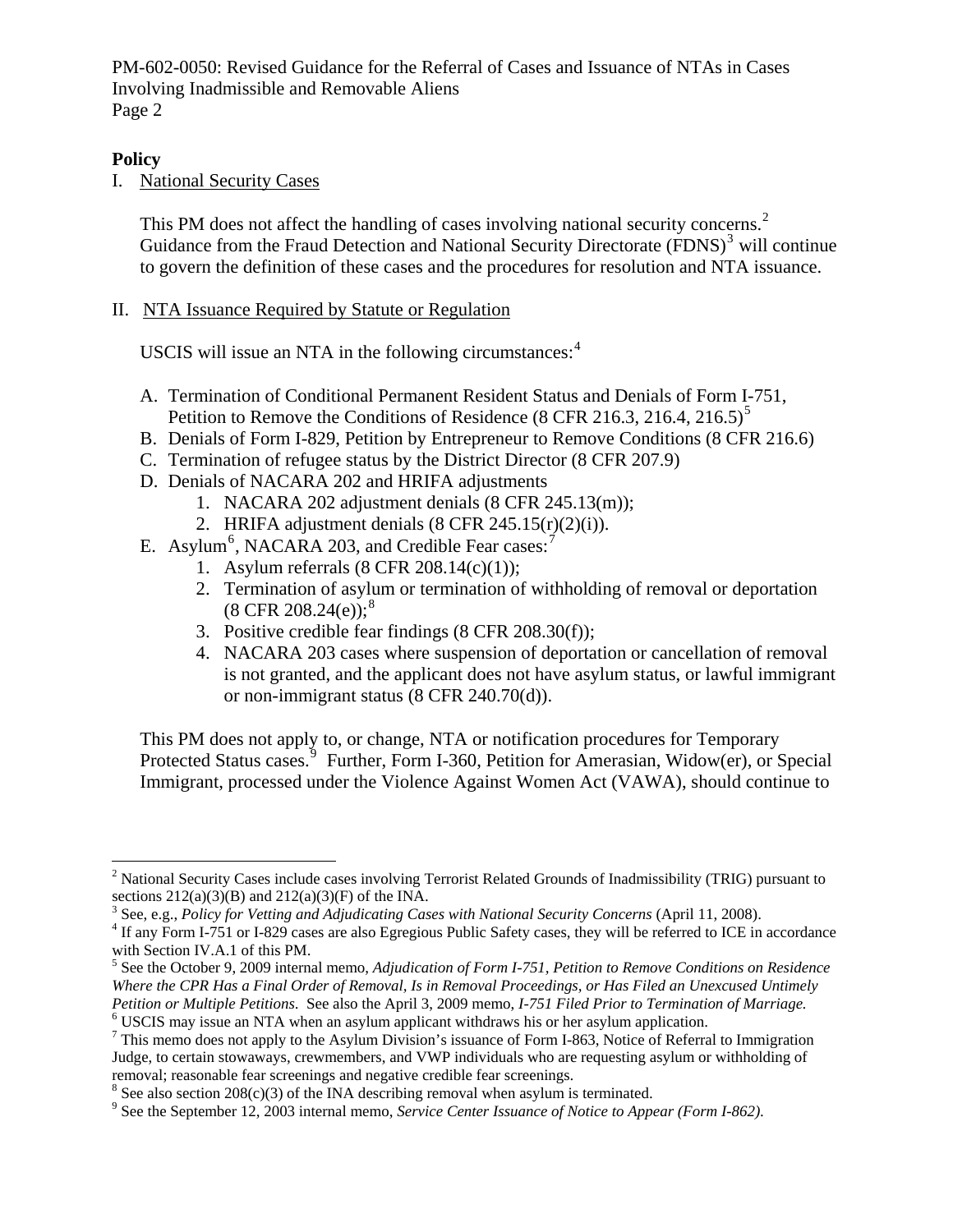be processed under existing protocols. If the VAWA applicant's Form I-485 is denied, this memorandum is applicable in terms of NTA issuance.<sup>[10](#page-2-0)</sup>

## III. Fraud Cases with a Statement of Findings Substantiating Fraud

To protect the integrity of the immigration system and address fraud, USCIS will issue NTAs when a Statement of Findings (SOF) substantiating fraud is part of the record.<sup>[11](#page-2-1)</sup> An NTA will be issued upon final adjudicative action on the petition and/or application or other appropriate eligibility determination.<sup>[12](#page-2-2)</sup> NTAs will be issued even if the petition and/or application is denied for a ground other than fraud, such as lack of prosecution or abandonment, is terminated based on a withdrawal by the petitioner/applicant, or where an approval is revoked, so long as an SOF substantiating fraud is in the record.

The NTA should include the charge of fraud or misrepresentation, if possible. The appropriate charge(s) will be determined on a case-by-case basis. Consultation with local USCIS counsel to determine the appropriate charge(s) is recommended.

# IV. Cases to be Referred to ICE for a Decision on NTA Issuance

- A. Criminal Cases: Criminal aliens are a top immigration enforcement priority for the government. The following guidance recognizes the prioritization and requires USCIS to refer criminals to ICE for action or issue an NTA in accordance with this PM.
	- 1. Egregious Public Safety (EPS) Cases

1

USCIS will refer all EPS cases, including cases with pending N-400s, to ICE prior to adjudicating the case even if USCIS can deny the petition and/or application on its merits. An EPS case is defined by USCIS and ICE as a case where information indicates the alien is under investigation for, has been arrested for (without disposition), or has been convicted of, any of the following:

- a. Murder, rape, or sexual abuse of a minor as defined in section  $101(a)(43)(A)$  of the INA.
- b. Illicit trafficking in firearms or destructive devices as defined in section  $101(a)(43)(C)$  of the INA.
- c. Offenses relating to explosive materials or firearms as defined in section  $101(a)(43)(E)$  of the INA.

<span id="page-2-0"></span> $10$  When making determinations, employees must keep in mind USCIS's obligations under 8 USC § 1367, which prohibits the release of any information, outside of DHS, relating to aliens who are seeking or have been approved for immigration benefit(s) under the provisions for battered spouses, children, and parents in the Violence Against Women Act.

<span id="page-2-1"></span> $11$  Alternatively, ICE will determine whether to issue the NTA if a criminal investigation is conducted, fraud is found, and the investigation results in criminal prosecution.

<span id="page-2-2"></span> $12$  This includes, but is not limited to, aliens that were granted asylum status by USCIS, adjusted to Lawful Permanent Resident status, presented fraud indicators, were subject to the Post Adjustment Eligibility Review (PAER) process in an Asylum Office, and met the PAER criteria for NTA issuance.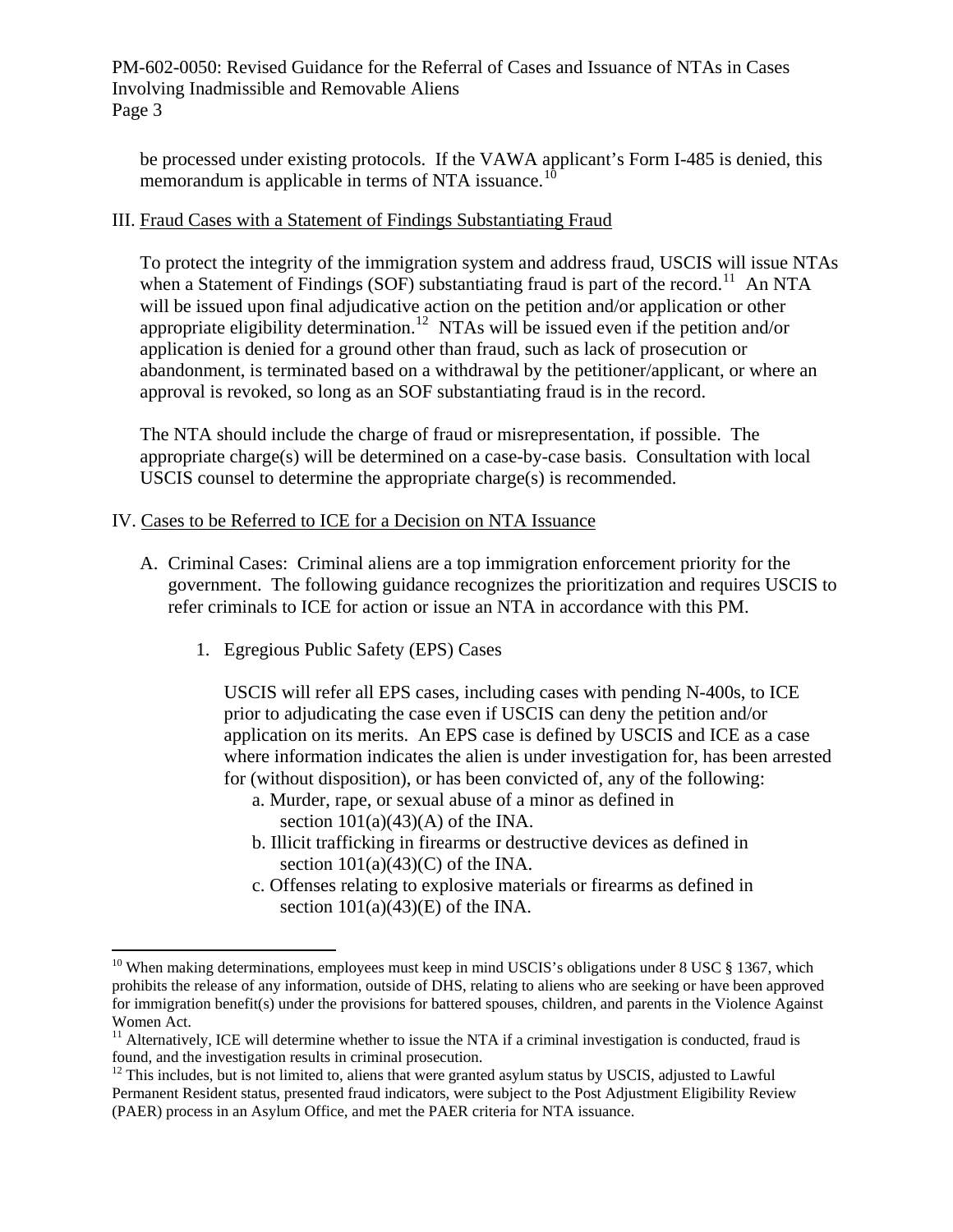- d. Crimes of violence for which the term of imprisonment imposed, or where the penalty for a pending case, is at least one year as defined in section  $101(a)(43)(F)$  of the INA.
- e. An offense relating to the demand for, or receipt of, ransom as defined in section  $101(a)(43)(H)$  of the INA.
- f. An offense relating to child pornography as defined in section  $101(a)(43)(I)$  of the INA.
- g. An offense relating to peonage, slavery, involuntary servitude, and trafficking in persons as defined in section  $101(a)(43)(K)(iii)$  of the INA.
- h. An offense relating to alien smuggling as described in section  $101(a)(43)(N)$  of the INA
- i. Human Rights Violators, known or suspected street gang members, or Interpol hits.
- j. Re-entry after an order of exclusion, deportation or removal subsequent to conviction for a felony where a Form I-212, Application for Permission to Reapply for Admission into the U.S. after Deportation or Removal, has not been approved.

All EPS cases must be referred to ICE using the procedures outlined below. The case will be referred as soon as it is identified. ICE will have an opportunity to decide if, when, and how to issue an NTA and/or detain the alien. USCIS will not issue an NTA in these cases if ICE declines to issue an NTA. If some other basis unrelated to the EPS concern becomes apparent during the course of adjudication, an NTA may be issued in accordance with this memo.

## Referral Process

This referral process is utilized in order to give ICE the opportunity to determine the appropriate course of action before USCIS adjudicates the case. A decision to issue an NTA may directly affect the processing of the pending petition and/or application. Upon issuing the Referral to Immigration and Customs Enforcement (RTI), USCIS will suspend adjudication for 60 days, or until ICE provides notification of its action on the case, whichever is earlier.

In response to the RTI –

- 1. ICE may issue an NTA. ICE's issuance of an NTA allows USCIS to proceed with adjudication (unless jurisdiction transfers to EOIR or the pending application is an N-400), taking into account the basis for the NTA.
- 2. If ICE does not issue an NTA or otherwise provide notification of its action on the case within 60 days of the RTI, USCIS may resume its adjudication of the case, taking into account the referral grounds.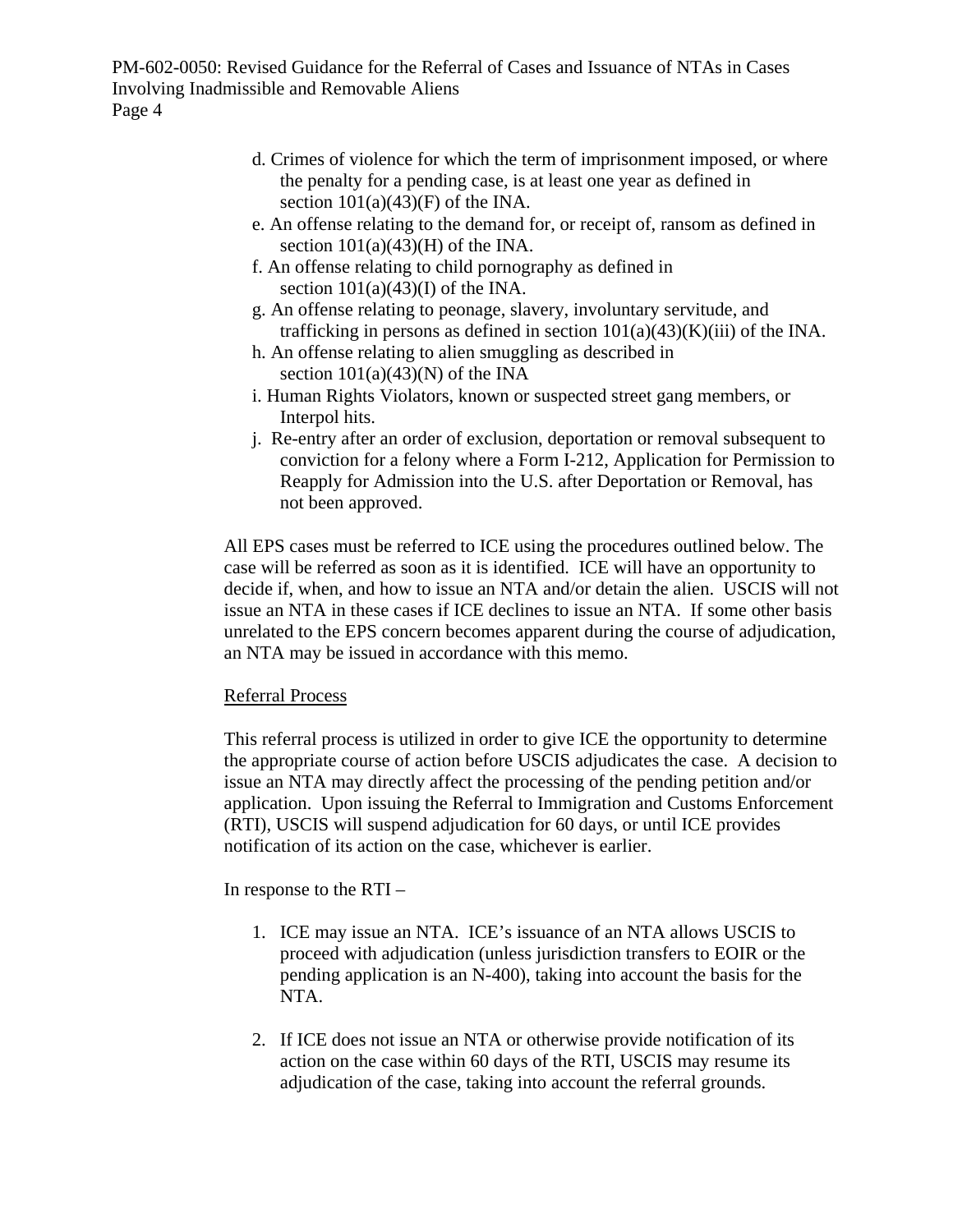- a. If the case is approvable, USCIS will consult with ICE prior to adjudication.
- b. Once adjudicated, regardless of the decision, USCIS will notify ICE of the result by sending a copy of the original RTI to ICE with a cover memorandum advising of the outcome of the case.

EPS cases referred to ICE prior to adjudication should be called up and reviewed no later than 60 days after referral. Normally, the case should be adjudicated by USCIS. However, USCIS retains discretion to place the case on hold for more than 60 days if ICE requests additional time to conduct an investigation.<sup>[13](#page-4-0)</sup>

#### Office-Specific Processes

- 1. Cases to be adjudicated by Service Centers and the National Benefits Center. Adjudication will be suspended and the case will immediately be sent to the appropriate Service Center Background Check Unit (BCU). The BCU will refer the case to the ICE Benefit Fraud Unit (BFU) via an RTI. A hard copy of the RTI will be placed in the A-file and/or receipt file. The BCU will retain the file unless ICE requests it or the 60 days expire.
- 2. Cases to be adjudicated by Field Offices. The Immigration Services Officer (ISO) will suspend adjudication and the case will immediately be referred to the local ICE Special Agent in Charge (SAC) via an RTI. A hard copy of the RTI will be placed in the A-file and/or receipt file. A copy of the RTI must also be sent to the ICE BFU. USCIS will retain the file unless ICE requests the file for their review.

An RTI should include any relevant attachments that USCIS has at the time, such as a copy of the RAP sheet and a copy of the petition and/or application.

2. Non-Egregious Public Safety Criminal Cases

If it appears that the alien is inadmissible or removable for a criminal offense not included on the EPS list, USCIS will complete the adjudication and then refer the case to ICE. This section applies to N-400 cases if the N-400 has been denied on good moral character (GMC) grounds based on the criminal offense.<sup>[14](#page-4-1)</sup> ICE will decide if, and how, it will institute removal proceedings and whether or not it will detain the alien. USCIS will not issue an NTA if ICE declines to issue an NTA.

1

<span id="page-4-0"></span><sup>&</sup>lt;sup>13</sup> Pursuant to 8 CFR 274a.13(d), USCIS must complete processing of an Employment Authorization Document (EAD) within 90 days or issue an interim EAD card valid up to 240 days. Officers should be mindful of this regulatory timeframe when cases with a pending Form I-765, Application for Employment Authorization, are

<span id="page-4-1"></span><sup>&</sup>lt;sup>14</sup> See Section V of this memo addressing N-400 cases.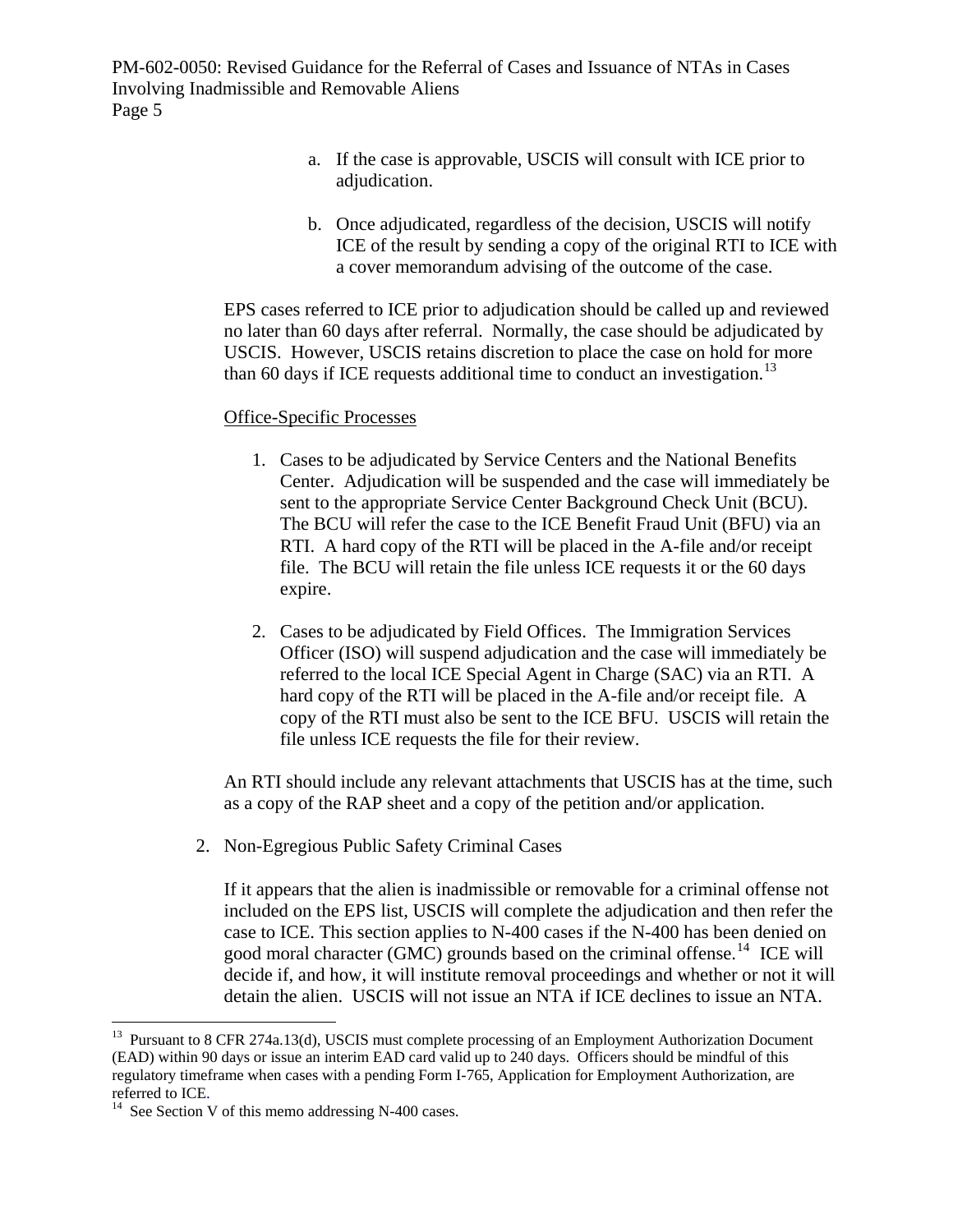> If some other basis unrelated to the criminal offense becomes apparent upon return of the case to USCIS, an NTA may be issued in accordance with this memo.

# Referral Process

The referral process is used to allow ICE to make a determination whether to issue an NTA, based on the totality of circumstances and its priorities. ICE will determine the appropriate grounds for removal if an NTA is issued.

Once adjudication is complete, USCIS will send an RTI to ICE. USCIS will concurrently transmit a copy of the RTI to ICE Headquarters (HQ) Enforcement and Removal Operations (ERO) Criminal Alien Division for statistical monitoring purposes. If there is any confusion or uncertainty about classifying a case as egregious versus non-egregious, the USCIS ISO should refer the matter as an EPS case using the process described above.

The accompanying A-file will be referred to ICE with the RTI, if the file is in the possession of the referring USCIS office or center. If the file is not at the referring USCIS office or center, the RTI should include any relevant attachments that USCIS has, such as a copy of the RAP sheet and a copy of the petition and/or application. Where USCIS obtained certified conviction records through normal processing of the case, USCIS will include the records with the RTI, but it will not hold the RTI on a completed case solely to obtain disposition records. Instead ICE will decide whether, and how, it will obtain such records as part of its decision to issue an NTA.

# Office-Specific Processes

- 1. Cases adjudicated by Service Centers and the National Benefits Center. Once adjudication is completed, if the alien is removable on a criminal charge, regardless of the reason for the denial, the file will be referred to the BCU. The BCU will refer the case, along with the A-file and/or receipt file, to the appropriate ERO Field Office Director (FOD) via an RTI.
- 2. Cases adjudicated by Field Offices. Once adjudication is completed, if the alien is removable on a criminal charge, regardless of the reason for the denial, USCIS will prepare an RTI and refer the case, along with the A-file and/or receipt file, to the local ERO FOD.
- B. National Security Entry Exit Registration System (NSEERS) Violator Cases

USCIS will refer all cases in which an application is denied based on an NSEERS violation to ICE for possible NTA issuance.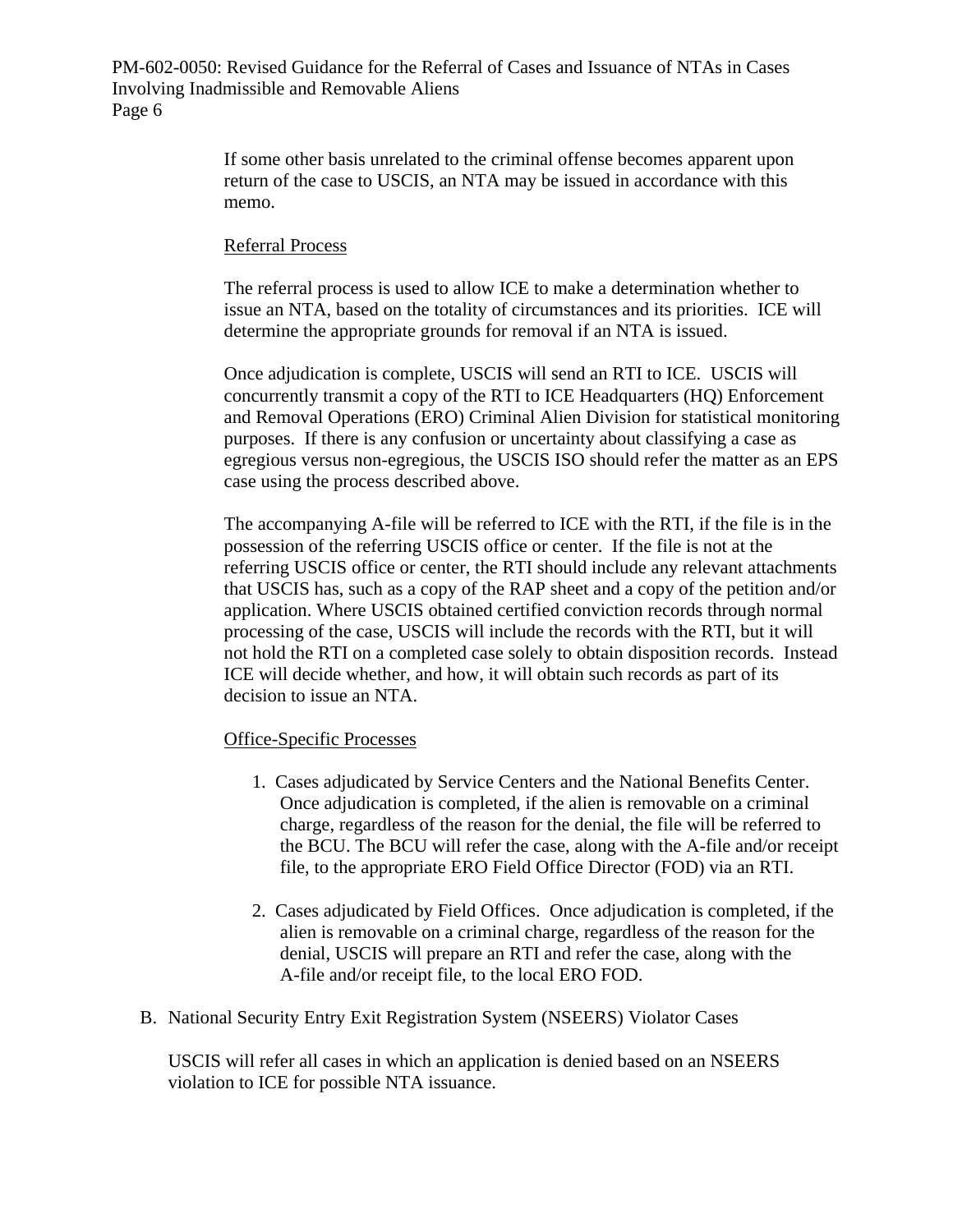# V. Cases Involving Form N-400, Application for Naturalization

The following guidance applies to the issuance of NTAs in cases in which applicants for naturalization are removable. There are two primary situations in which NTAs may be issued in connection with a filed Form N-400. If the N-400 case involves fraud (documented in the SOF) the procedures found in this section must be followed, rather than the procedures found in Section III (Fraud Cases with a Statement of Findings Substantiating Fraud). However, the below guidance does not apply to EPS cases. EPS cases must be referred in accordance with Section IV.A.1 (Egregious Public Safety Cases) of this memo. Additionally, the below guidance does not apply to non-EPS criminal cases when the N-400 can be denied on GMC grounds based on the criminal act. These cases must be denied and referred in accordance with Section IV.A.2 (Non-Egregious Public Safety Criminal Cases).

- A. The first situation occurs when the applicant may be eligible to naturalize but is also deportable under section 237 of the INA. Examples include applicants convicted of aggravated felonies prior to November 29, 1990, or applicants convicted of deportable offenses after obtaining Lawful Permanent Resident (LPR) status that do not fall within the GMC period. The ISO should:
	- 1. Make a written recommendation on the issuance of an NTA through a review of the totality of the circumstances to include factors such as: severity of crime, time since crime committed, other criminal conduct, reformation, immigration history including method of entry, length of presence in the U.S., and prior immigration violations, and contributions to society to include the pursuit of education and military service.<sup>[15](#page-6-0)</sup>
	- 2. Once the ISO has made a recommendation on whether or not to issue an NTA, the case should be forwarded to the N-400 NTA Review Panel (Review Panel), along with the written recommendation. A Review Panel must be formed in each Field Office and include a local Supervisory Immigration Services Officer (SISO), a local USCIS Office of Chief Counsel attorney, and a district representative. An attorney from ICE's local Office of Chief Counsel will be invited to participate and will have an advisory role on the panel. The Review Panel will make the final determination on NTA issuance. If consensus cannot be reached by the Review Panel, the case will be elevated to the District Director, through the district representative, for a final decision.
	- 3. If the Review Panel decides to issue an NTA, place the N-400 on hold until removal proceedings have concluded. Once proceedings have concluded, or if the Review Panel declines to issue an NTA, adjudicate the case appropriately.

 $\overline{a}$ 

<span id="page-6-0"></span><sup>&</sup>lt;sup>15</sup> Additional factors to be taken under consideration can be found in the June 17, 2011 ICE memo, *Exercising Prosecutorial Discretion Consistent with the Civil Immigration Enforcement Priorities of the Agency for the Apprehension, Detention, and Removal of Aliens.*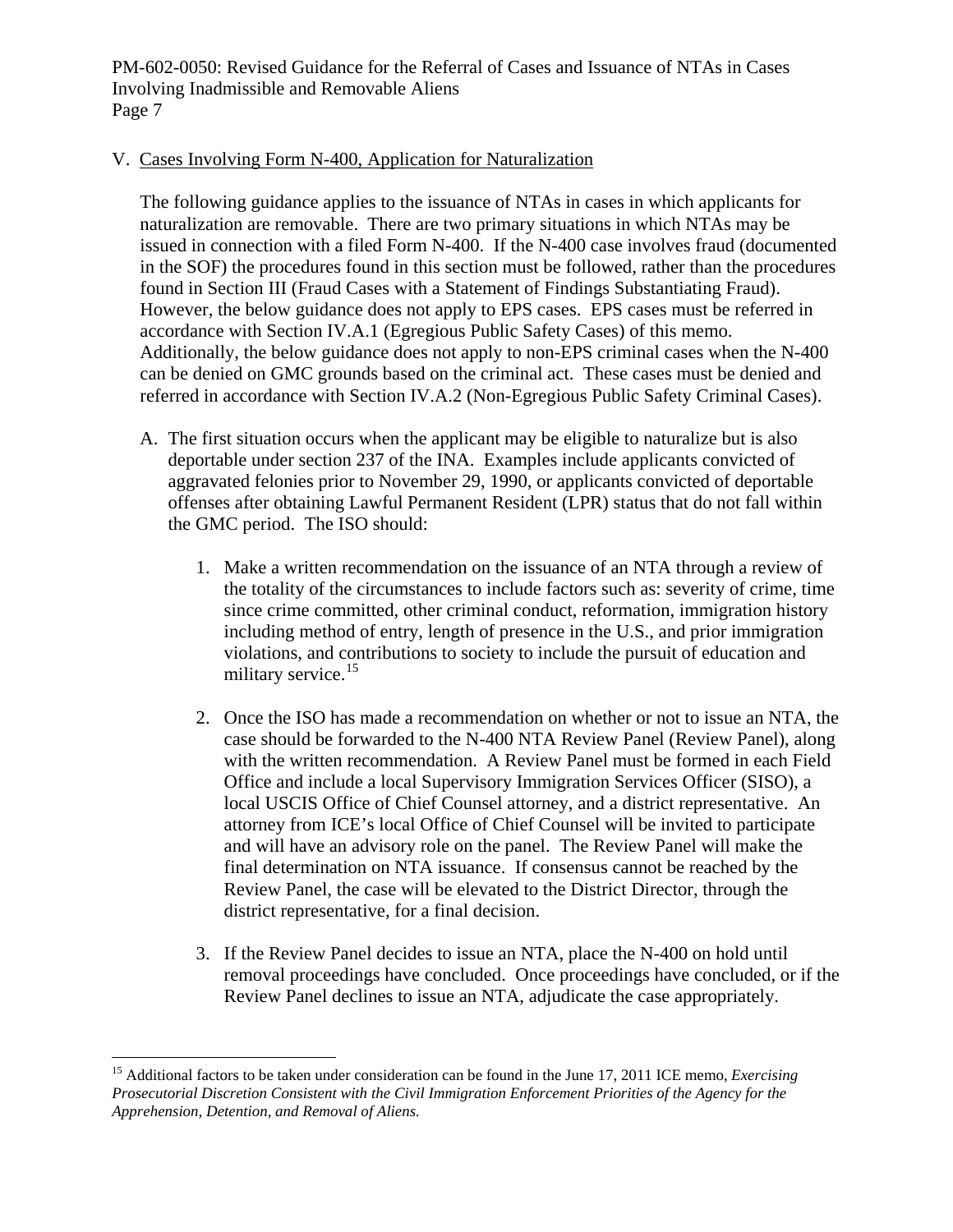- B. The second situation occurs when it is determined that the applicant was inadmissible at the time of adjustment or admission to the United States, thus deportable under section 237 of the INA and not eligible for naturalization under section  $318$  of the INA.<sup>[16](#page-7-0)</sup> The ISO should:
	- 1. Make a written recommendation on the issuance of an NTA through a review of the totality of the circumstances to include factors such as: willfulness of actions, fraud factors, length of LPR status, criminal history, and officer error at time of adjustment.
	- 2. Once the ISO has made a recommendation on the issuance of the NTA, the case should be forwarded to the Review Panel (see Section V.A.2), along with the written recommendation. The Review Panel will make the final determination on NTA issuance. If consensus cannot be reached by the Review Panel, the case will be elevated to the District Director, through the district representative, for a final decision.
	- 3. If the Review Panel decides to issue an NTA, place the N-400 on hold until removal proceedings have concluded. Once removal proceedings have concluded, adjudicate the case appropriately. If the Review Panel declines to issue an NTA, deny the case under section 318 of the INA.
- VI. Other Cases
	- A. An alien may request NTA issuance to renew an application for adjustment or in certain cases with a denied N-400. The request must be made in writing.<sup>[17](#page-7-1)</sup>
	- B. An asylum applicant issued an NTA may request NTA issuance for family members not included on the asylum application as dependents for family unification purposes. The request must be made in writing. $18$
- VII. Exceptions

1

Exceptions to the guidance in this PM require concurrence from Regional or Center Directors, who will consult with ICE before issuing an NTA.

<span id="page-7-0"></span><sup>16</sup> In the Third Circuit *only* (Pennsylvania, New Jersey, Delaware, and the U.S. Virgin Islands)*,* based on the holding in *Garcia v. Att'y Gen*., 553 F.3d 724 (3d Cir. 2009), if the alien has been an LPR for at least five years, the alien cannot be placed in removal proceedings for fraud or willful misrepresentation of a material fact at time of adjustment, if USCIS could have learned of the fraud or misrepresentation through reasonable diligence before the five year rescission period expired. Please consult with USCIS counsel if there are questions regarding the applicability of this precedent.

<span id="page-7-1"></span><sup>&</sup>lt;sup>17</sup> USCIS retains discretion to deny a request. USCIS should consider ICE actions and determinations when making an NTA issuance decision under this section. 18 USCIS retains discretion to deny a request.

<span id="page-7-2"></span>